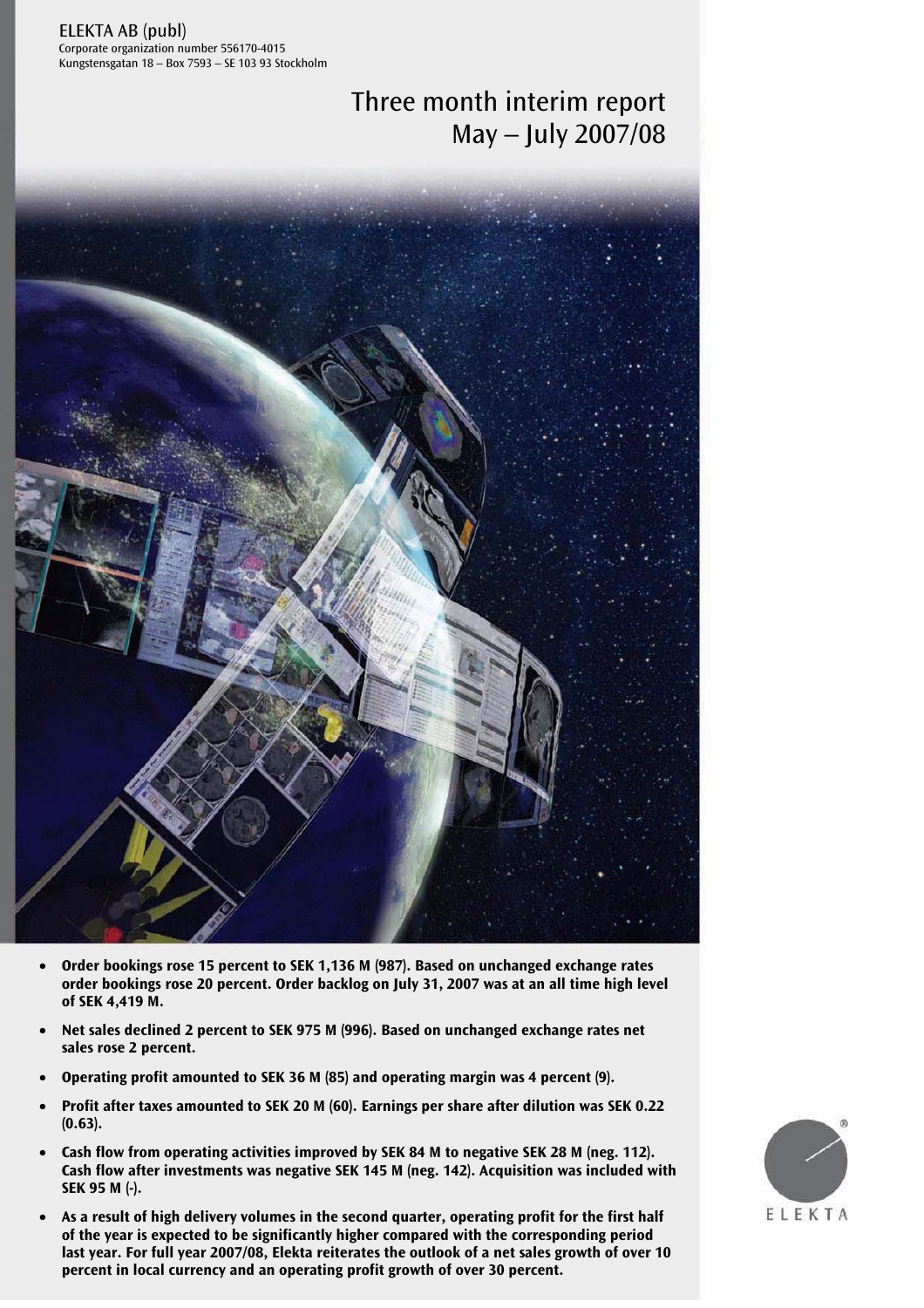![](_page_1_Picture_0.jpeg)

#### **President & CEO Tomas Puusepp comments:**

*"During the first part of fiscal year 2007/08, we continue to see strong demand, not least in North and South America, where Elekta is further strengthening its position despite hard competition. Order bookings for Q1 increased by 46 percent in local currency and on a rolling 12 month basis, order bookings have increased by 13 percent in SEK terms, despite a considerable impact from a declining US dollar. More and more customers carry out serious evaluation of different suppliers, which is positive for us.* 

*Looking at Europe, we have signed significant orders in Greece, Italy and Austria during the summer and fall, where we equip new hospitals or replace systems from other suppliers.* 

*In Asia, we get positive signals from the Chinese market, which should result in improved order bookings from the second quarter.* 

*Also this year, delivery volumes during the summer months were low, resulting as expected in a start of the year with a weak quarter in terms of profitability.* 

*The increase of selling, administrative and R&D expenses in the first quarter compared to the same period last year is SEK 49 M. Cost is on the level of the third and fourth quarter last year and in line with our plan.* 

*To a large extent, the increase over last year is explained by the integration of new entities into the Group such as BMEI, 3D Line and a new sales company.* 

*During the second quarter, delivery volumes will be considerably higher and subsequently, the operating result for the first half of the year is expected to be significantly higher compared with last year.* 

*Also during the second half of the year, we expect considerably higher delivery volumes compared to Q1 and as an effect, I expect gross margin to improve, while fixed cost will only increase marginally.* 

*For the fiscal year in total, I therefore expect that we will be able to reach our targets of net sales growth exceeding 10 percent in local currency and an operating result growth exceeding 30 percent.* 

*Since we set the targets for this fiscal year, currency has developed in a way that is negative for Elekta. However, this will be compensated for by continued efficiency improvements. Within the Elekta Group, we have a program ongoing to change the currency profile of our cost structure, by transferring more of our sourcing and production to countries where the currency is connected to the US dollar.* 

*Cash flow after investments but before acquisitions for the first quarter was SEK 92 M better than the corresponding period last year, primarily as a result of our ability to reduce accounts receivable by SEK 160 M during the quarter."*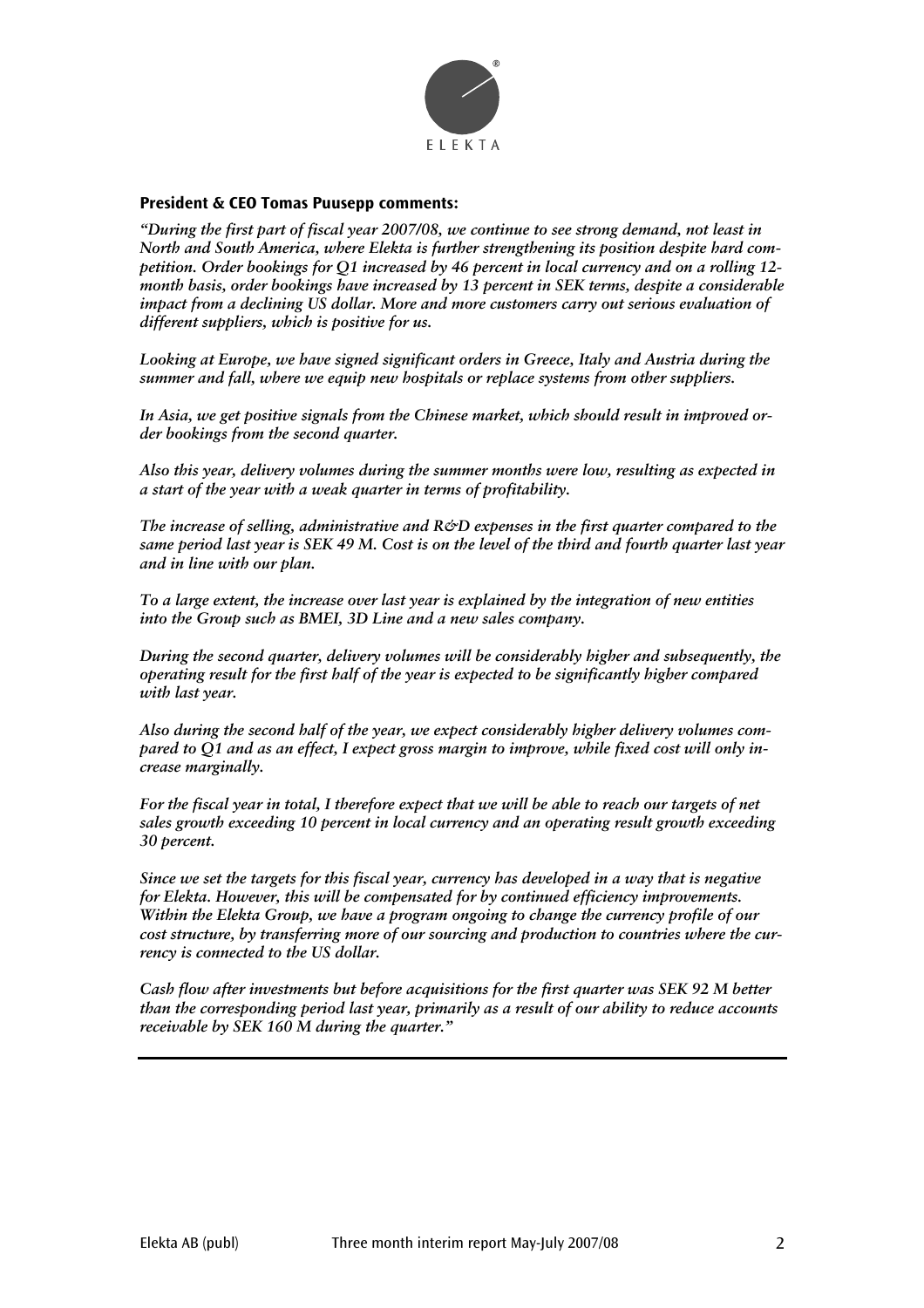![](_page_2_Picture_0.jpeg)

#### **Elekta's operations**

Elekta is an international medical technology group, providing oncologists, radiation therapists, neurosurgeons and many other medical specialists with state of the art tools to fight serious disease. Elekta's solutions are used at over 4,500 hospitals globally to treat cancer with radiation therapy, to diagnose and treat brain disorders as well as to run efficient and effective clinical practices. Elekta is the world leader in image guided and stereotactic clinical solutions for radiosurgery and radiation therapy, methods for aggressively treating tumors and functional targets with ultrahigh precision while sparing healthy tissue. Through ambitious Research & Development programs and close collaborations with clinical partners, Elekta continues to launch groundbreaking new technology at a rapid pace. All of Elekta's solutions employ non-invasive or minimally invasive techniques, which are clinically effective, yet cost-effective and gentle to the patient.

#### **Market outlook**

The total market for Elekta's clinical solutions, IT systems and services is expected to grow by 5-10 percent annually and the demand remains strong. However, the high value of individual orders and order coordination within the framework of health care investment programs often lead to significant quarterly variations in business volume, product mix and geographical mix.

The market development is driven by an increased incidence of cancer and by the shortage of treatment capacity that is prevailing in most countries. New advanced, more precise and accurate methods are expected to increase the role of radiation therapy in the future. The rapid development of new technology is resulting in higher average order values. An increasing number of customers are requesting more comprehensive and long-term relationships with suppliers.

#### **Significant events**

- In May 2007, Elekta finalized the acquisition of the Italian company 3D Line Research and Development S.r.l., adding to Elekta a highly qualified R&D group specialized in stereotactic radiosurgery and dynamic IMRT treatments as well as a product portfolio of advanced equipment and treatment planning software systems for performing advanced radiation therapy. 3D Line's technologies and expertise will have immediate positive effects on products and functionality under development within the Elekta group.
- In July 2007, Elekta received an order for Elekta Synergy® S from the highly prestigious Sidney Kimmel Comprehensive Cancer Center at Johns Hopkins Medicine in Maryland, US. Elekta Synergy S is an image-guided robotic linear accelerator that combines integrated software-driven imaging abilities with powerful high-resolution radiation delivery. The system will be used side by side with the hospital's existing Leksell Gamma Knife to perform stereotactic radiation therapy and radiosurgery to any part in the body.
- In July 2007, Elekta received an order from Diagnostic and Therapeutical Center of Athens (HYGEIA S.A.), the largest private hospital in Greece. The order is valued at over SEK 70 M and includes three linear accelerator systems, one being Elekta Axesse™, combined with a comprehensive IMPAC network solution. This is the largest radiation therapy order ever from Greece and Elekta will replace systems from another supplier.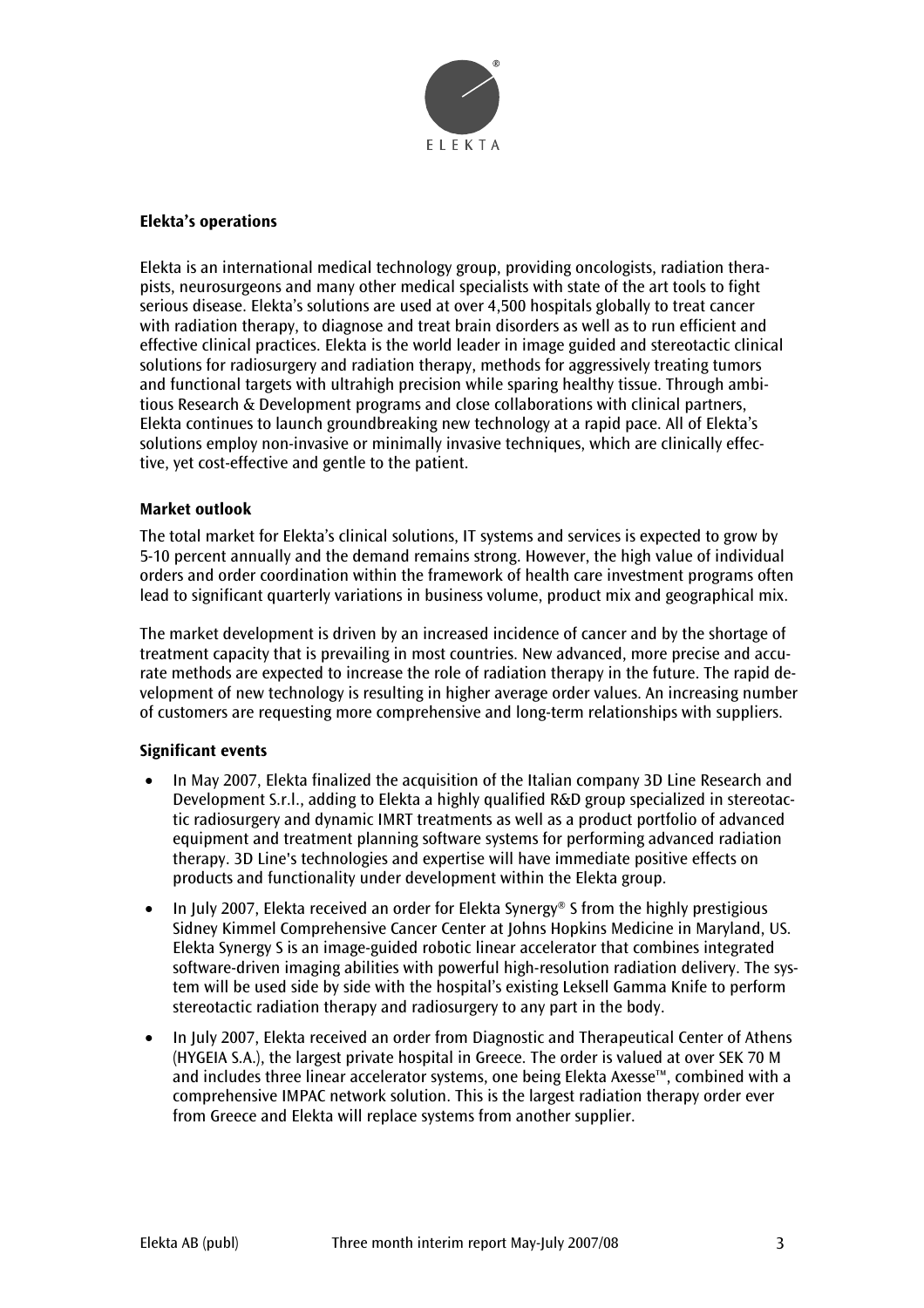![](_page_3_Picture_0.jpeg)

• In September, at ESTRO 2007 (European Society for Therapeutic Radiology and Oncology), Elekta Compact™ was presented, a new system for radiation therapy, specifically adapted for small treatment rooms and to meet the demand from countries in need of a rapid increase in treatment capacity. Its efficient design makes it more accessible to a wider range of health care providers who want to give their patients the optimal care in radiation therapy. With the addition of Elekta Compact in the product portfolio, Elekta can offer linear accelerator systems across the full spectrum of price and performance specifications.

#### **Order bookings and order backlog**

Order bookings rose 15 percent to 1,136 M (987). Based on unchanged exchange rates order bookings rose 20 percent.

Based on unchanged exchange rates order bookings in North and South America rose 46 percent, region Europe including Middle East and Africa rose 3 percent and Asia declined 1 percent.

Order backlog on July 31, 2007 was at an all time high level of SEK 4,419 M compared to SEK 4,247 M on April 30, 2007. 65 percent of the order backlog is expected to be delivered within 9 months.

![](_page_3_Figure_6.jpeg)

| Order bookings                   | 3 months | 3 months Change |       |           | Rolling Change |
|----------------------------------|----------|-----------------|-------|-----------|----------------|
| <b>SEKM</b>                      | 2007/08  | 2006/07         |       | 12 months |                |
| Europe, Middle East, Africa      | 382      | 371             | 3%    | 2,008     | 19%            |
| <b>I</b> North and South America | 556      | 401             | 39%   | 2,462     | 13%            |
| Asia                             | 198      | 215             | $-8%$ | 781       | $-11%$         |
| <b>Group</b>                     | 1,136    | 987             | 15%   | 5.251     | 11%            |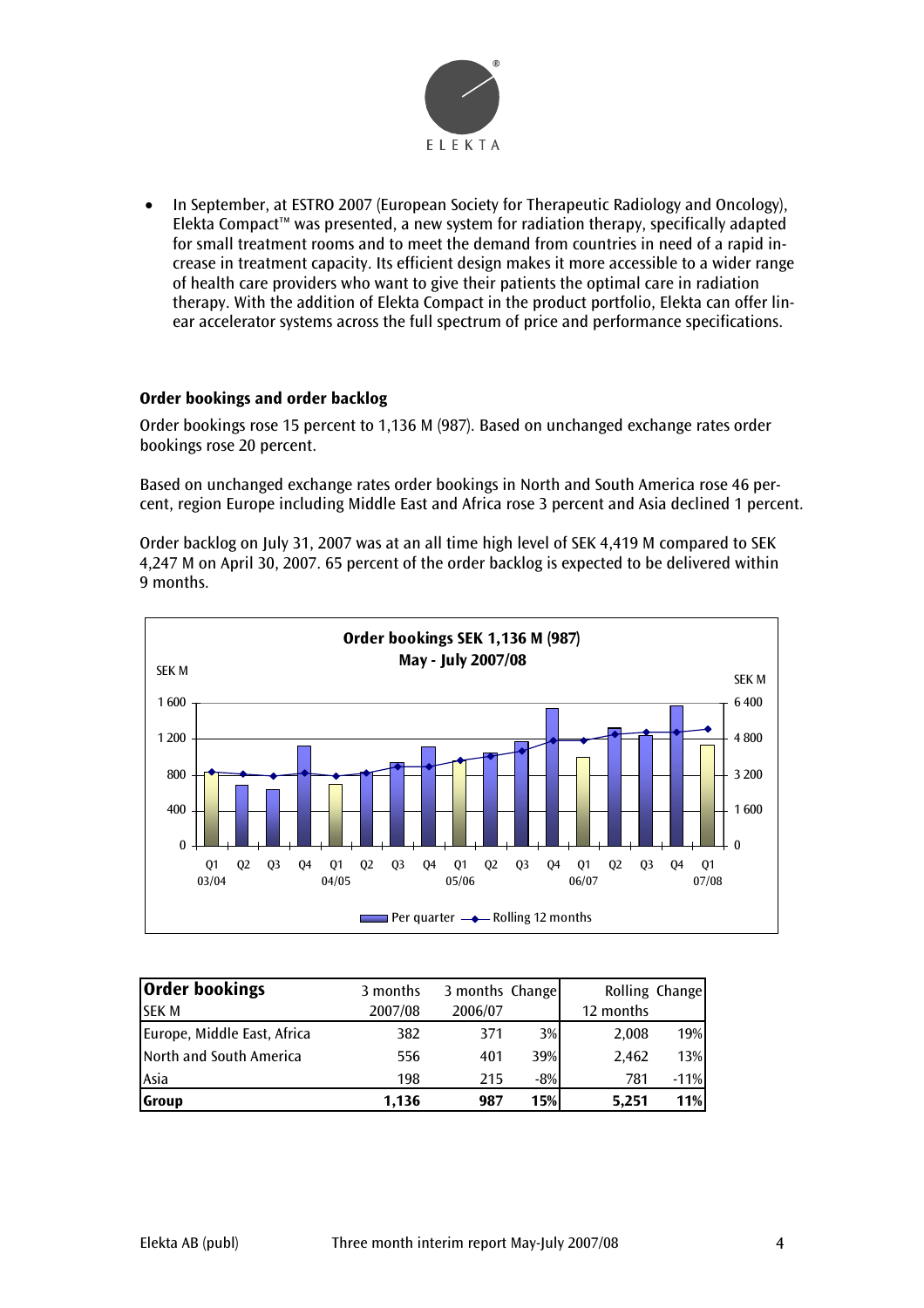![](_page_4_Picture_0.jpeg)

#### **Market comments**

#### *North and South America*

The North American market continues to show healthy growth, primarily driven by the rising cancer incidence and by the rapid acceptance of new and refined treatment methods such as image guided radiation therapy (IGRT) and stereotactic radiation therapy (SRT).

Elekta is leading the development in IGRT and is the market leader in the segment for stereotactic radiosurgery and radiation therapy (SRS/SRT). The market introduction of Leksell Gamma Knife® Perfexion™ has been met with high interest from both current Gamma Knife users and new potential customers.

In the US market, efficiency in patient flows and processing of clinical data are often decisive sales arguments. Software systems that handle both the entire treatment process and administration and resource allocation are therefore in most cases an integrated part of the delivery of treatment systems. MOSAIQ™, the new system from Elekta for EMR, workflow and information management, are now being installed at new and old customers at a rapid pace.

#### *Europe including Middle East and Africa*

Elekta's position in the European market for radiation therapy is strong. The European market is driven primarily by the lack of care capacity and therapeutic equipment. In many European countries, the number of linear accelerators per capita is less than half that of the US.

Elekta's ability to provide comprehensive and integrated solutions, yet based on industry standards and open connectivity, makes the company an attractive partner in tenders involving comprehensive long-term commitments.

There is a substantial demand in Europe for information systems for cancer care, particularly for the purpose of improving productivity, streamlining operations and multi-site connectivity. Elekta continues therefore to introduce MOSAIQ™ on more markets in Europe.

#### *Asia*

Long-term, there is a solid rationale for a continued rapid economic growth in Asia. The number of linear accelerators per capita is low, in an international comparison. Elekta is well positioned to meet continued strong demand in the region and to support health care providers in these countries in their quest to develop cancer care.

In China, the healthcare system is currently undergoing reform and restructuring, in order to meet the growing need for advanced care and to make these services more accessible to a larger share of the population. Elekta is the market leader in China in the segment for advanced radiation therapy solutions and the launch of Elekta Compact™ is expected to further strengthen Elekta's position.

In Japan, there is a large installed base of Leksell Gamma Knife and subsequently, there is substantial potential for upgrades to Leksell Gamma Knife Perfexion. Due to the long process for regulatory approval in Japan, Elekta does not expect to be able to introduce this new system until late in the fiscal year 2007/08. During fiscal year 2006/07, Elekta has established radiation therapy reference centers in Japan and the company expects to be able to increase market share on the linear accelerator market.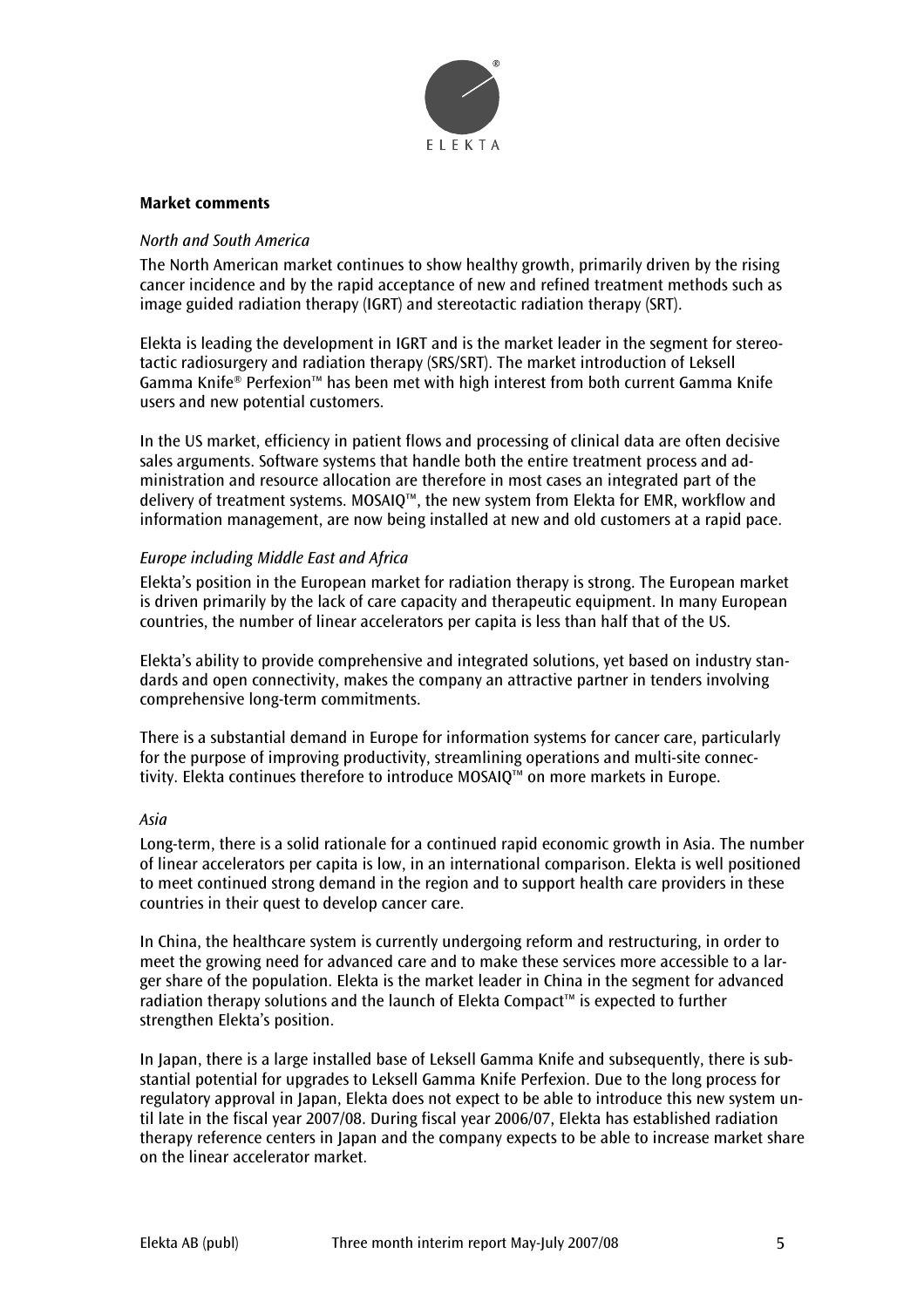![](_page_5_Picture_0.jpeg)

## *After-market*

Elekta's aftermarket is continuing to show favorable development, partly as a result of a growing installed base. The shift towards more advanced, newly launched systems is resulting in more customers choosing comprehensive and long term service agreements.

Elekta continues to focus on further development of support and lifecycle business and on providing value-based services to the expanding customer base.

### **Net sales**

Net sales declined 2 percent to SEK 975 M (996). Based on unchanged exchange rates net sales increased by 2 percent.

![](_page_5_Figure_6.jpeg)

| Net sales                   | 3 months | 3 months Change |        | 12 months |
|-----------------------------|----------|-----------------|--------|-----------|
| <b>SEKM</b>                 | 2007/08  | 2006/07         |        | 2006/07   |
| Europe, Middle East, Africa | 376      | 356             | 6%     | 1,840     |
| North and South America     | 408      | 448             | $-9%$  | 1,933     |
| Asia                        | 191      | 192             | $-1\%$ | 752       |
| <b>Scroup</b>               | 975      | 996             | $-2%$  | 4,525     |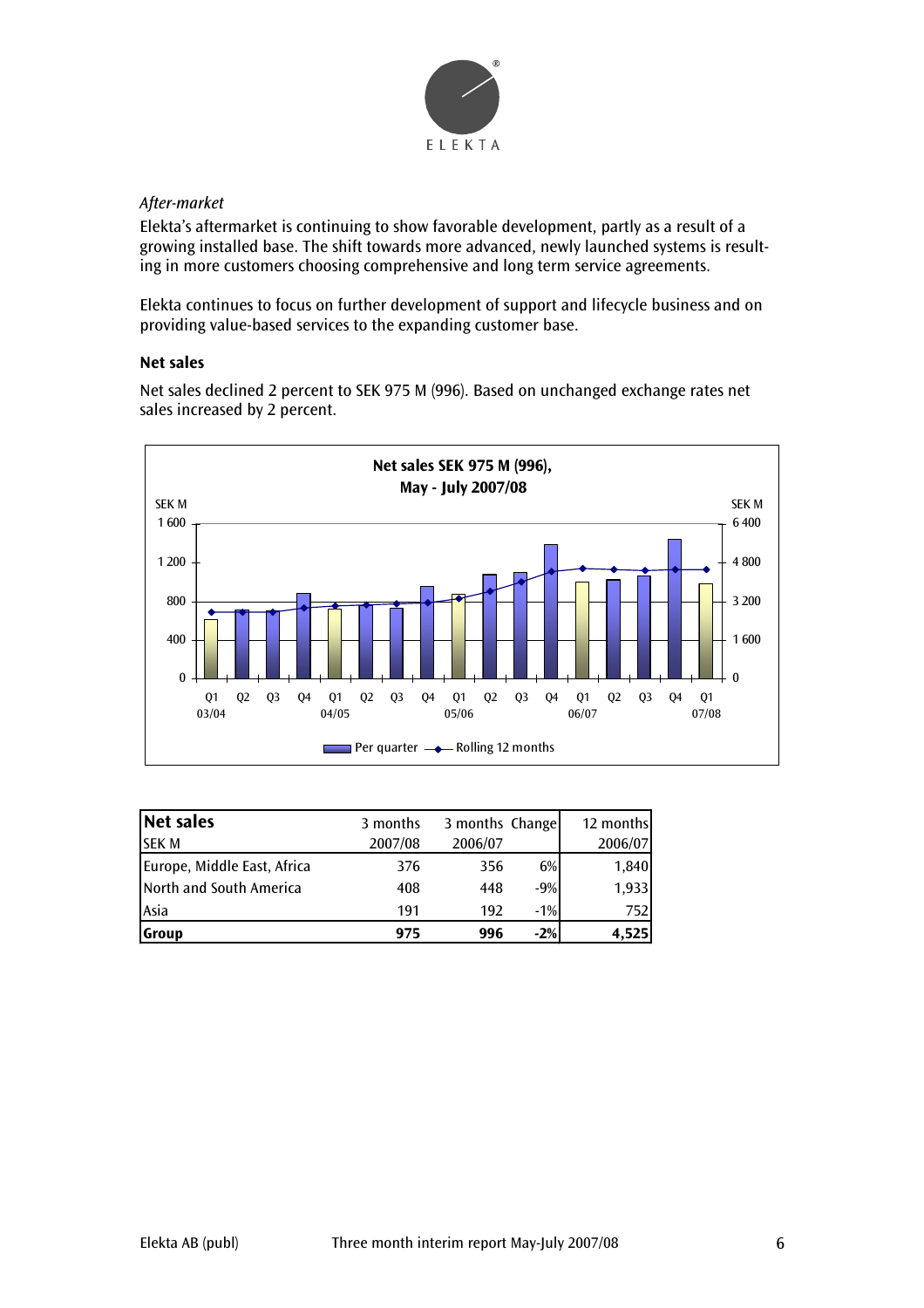![](_page_6_Picture_0.jpeg)

#### **Earnings**

Operating profit amounted to SEK 36 M (85), negatively impacted by lower delivery volumes, currency impacts and higher expenses. A large part of the cost increase is attributable to new entities. Some of the increase is explained by the fact that the ERP project is no longer capitalized, but instead amortized, and also by higher IFRS 2 cost. Expenses are in line with cost levels in Q3 and Q4 2006/07.

Gross margin amounted to 42 percent (42). Operating margin was 4 percent (9).

Calculated IFRS 2 costs for Elekta's outstanding option program amounted to SEK 6 M (2).

Investments in research and development rose 21 percent to SEK 101 M (84) equal to 10 percent (8) of net sales. Capitalization of development costs and amortization of capitalized development costs affected earnings by SEK 4 M (4). Capitalization amounted to SEK 9 M (7) and amortization to SEK 5 M (3).

*Exchange rate effects on operating profit compared with preceding year:* 

- Exchange rate movements affected operating profit before recorded exchange differences negatively by SEK 23 M.
- Recorded exchange gains in operations amounted to SEK 6 M.
- Recorded exchange losses in operations preceding year was SEK 2 M.

In total, exchange rate fluctuations 2007/08 compared with the preceding year affected operations negatively by SEK 15 M.

Currency hedging is done on the basis of anticipated sales in foreign currency over a period of up to 24 months. Exchange rate gains from forward contracts in operating profit amounted to SEK 13 M (12). Unrealized exchange rate gains from cash flow hedges amounted to SEK 18 M and are reported in shareholders' equity taking into account the tax impact.

![](_page_6_Figure_12.jpeg)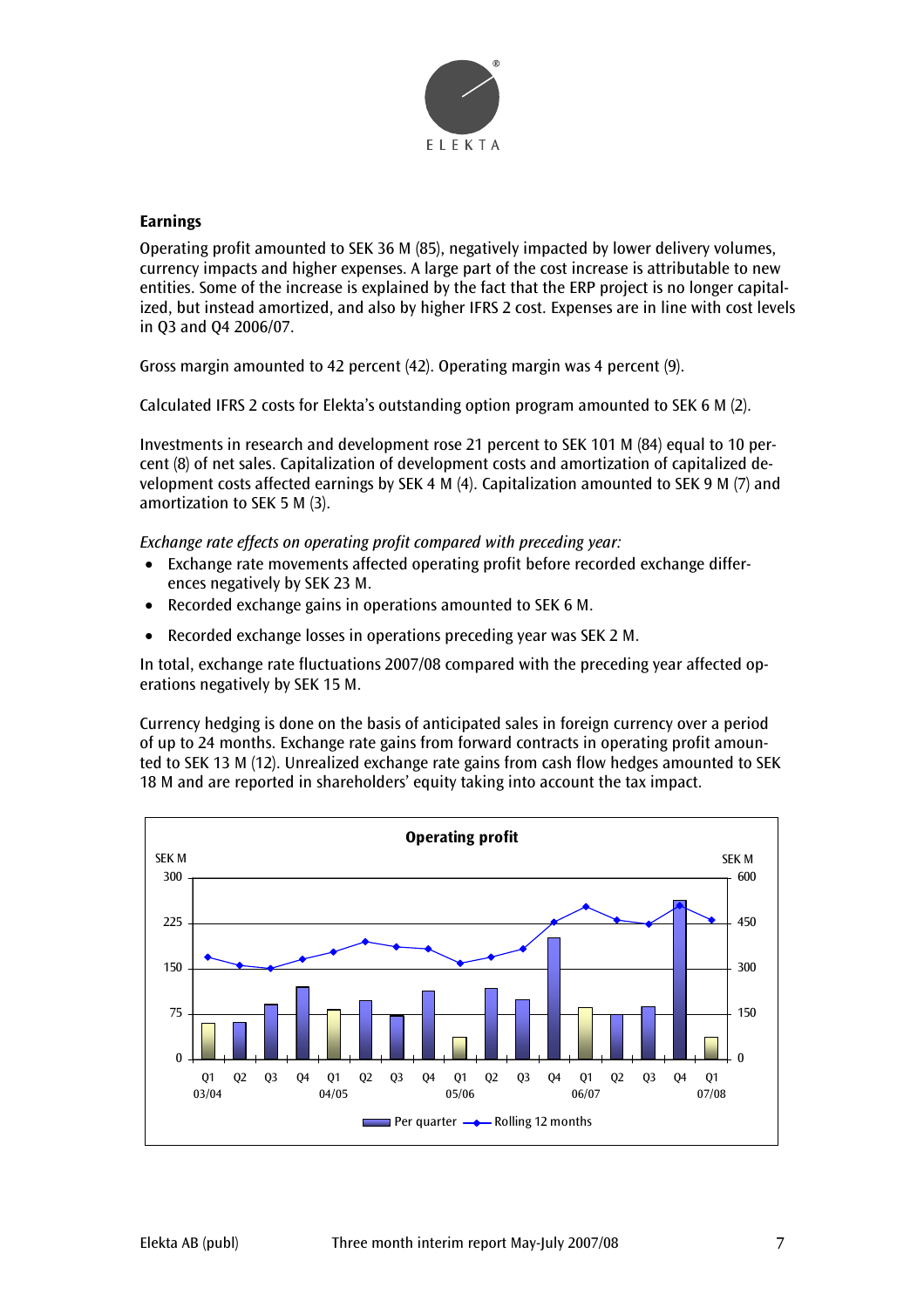![](_page_7_Picture_0.jpeg)

Net financial items amounted to an expense of SEK 7 M (income 3). Net interest expenses amounted to SEK 7 M (expense 4). Income from participations in associated companies amounted to SEK 0 M (5) and financial currency exchange differences was SEK 0 M (gain 2).

Profit after financial items amounted to SEK 29 M (88). Calculated tax expense amounted to SEK 9 M or 32 percent. Profit after taxes amounted to SEK 20 M (60).

Earnings per share amounted to SEK 0.22 (0.64) before dilution and SEK 0.22 (0.63) after dilution.

Return on shareholders' equity was 17 percent (19) and return on capital employed totaled 18 percent (21).

#### **Investments and depreciation**

Acquisition of 3D Line resulted in an increase of intangible and tangible fixed assets of SEK 150 M. Other investments in intangible and tangible fixed assets amounted to SEK 26 M (31). Amortization of intangible and depreciation of tangible fixed assets amounted to SEK 44 M (32).

#### **Liquidity and financial position**

Cash flow from operating activities was negative SEK 28 M (neg. 112). The improvement is primarily related to reduced trade receivables. Cash flow after investments was negative SEK 145 M (neg. 142). Acquisitions were included with SEK 95 M (-).

![](_page_7_Figure_9.jpeg)

Liquid funds amounted to SEK 212 M compared to SEK 484 M April 30, 2007. Of total bank balances SEK 9 M were pledged, primarily for commercial guarantees.

Interest-bearing liabilities totaled SEK 956 M compared with SEK 987 M on April 30, 2007. Net debt amounted to SEK 744 M compared with SEK 503 M on April 30, 2007.

Net debt/equity ratio was 0.41 and equity/assets ratio was 34 percent.

During May-July 2007/08, 33,723 new Series B shares were subscribed through exercise of warrants distributed within the framework of the established option programs.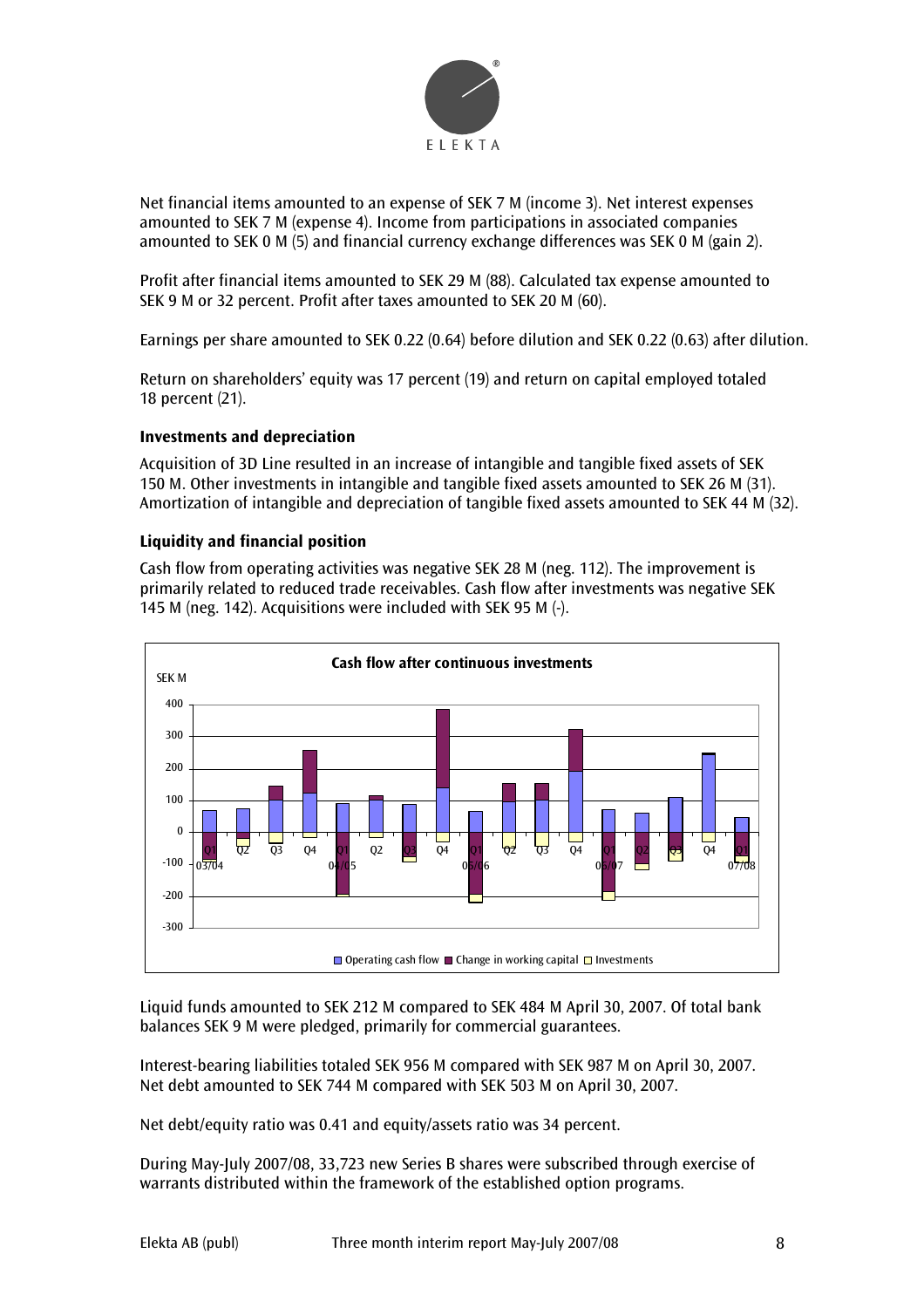![](_page_8_Picture_0.jpeg)

During the period July 4, through July 12, 2007, Elekta has repurchased 871,600 Series B shares at an average price of SEK 114.73 totaling SEK 100 M. Elekta's current holding of own shares amounts to 1,630,871 Series B shares, which Elekta's Board intends to propose to the AGM to be cancelled.

Total number of shares on August 31, 2007 was 93,853,018.

#### **Employees**

The average number of employees was 2,034 (1,792), of which BMEI and 3D Line 168 (-).

The number of employees on July 31, 2007 totaled 2,055 compared with 2,031 on April 30, 2007.

#### **Parent Company**

The operations of the Parent Company include Group management, joint Group functions and financial management. The Parent Company's loss after financial items amounted to SEK 18 M (loss 9). The average number of employees was 20 (20).

#### **Acquisition of 3D Line**

On May 3, 2007, Elekta acquired 3D Line Research and Development S.r.l. (3D Line), adding to Elekta a highly qualified R&D group specialized in stereotactic radiosurgery and dynamic IMRT treatments as well as a product portfolio of advanced equipment and treatment planning software systems for performing radiation therapy with high precision and optimized dose distribution.

3D Line's registered office is in Milan, Italy and at time of acquisition 3D Line had 20 employees.

In May, Elekta paid 10 million Euro in cash for 3D Line. The purchase agreement contains also an earn-out maximized to 8 million Euro, dependent on the company's performance during the coming 3 years. Acquisition cost amounts to SEK 3 M.

The initial accounting for the fair values to be assigned to the acquired unit's identifiable assets and liabilities has been provisionally established. Intangible assets and goodwill have been valued at SEK 150 M. The intangible assets consist of technology and the amortization period is 6 years. Goodwill refers primarily to future synergy effects.

The transaction structure is to fully integrate 3D Line's organization as well as products and service into those of the Elekta group. The revenue directly attributable to the company's current products was marginal during the reported period and as planned, leading to an operating loss. The positive financial effects of the acquisition will therefore start to emerge over time and the acquisition is forecasted to be financially neutral during Elekta's current fiscal year and accretive thereafter. In addition to the direct financial effects from its existing products, 3D Line's technologies and expertise will have immediate positive effects on products under development within the Elekta group.

#### **Risks and uncertainties**

Description of risks and uncertainties in Elekta's business can be found in the annual report 2006/07 on page 38-39 and in note 2. Nothing essential has happened to change the risks described therein.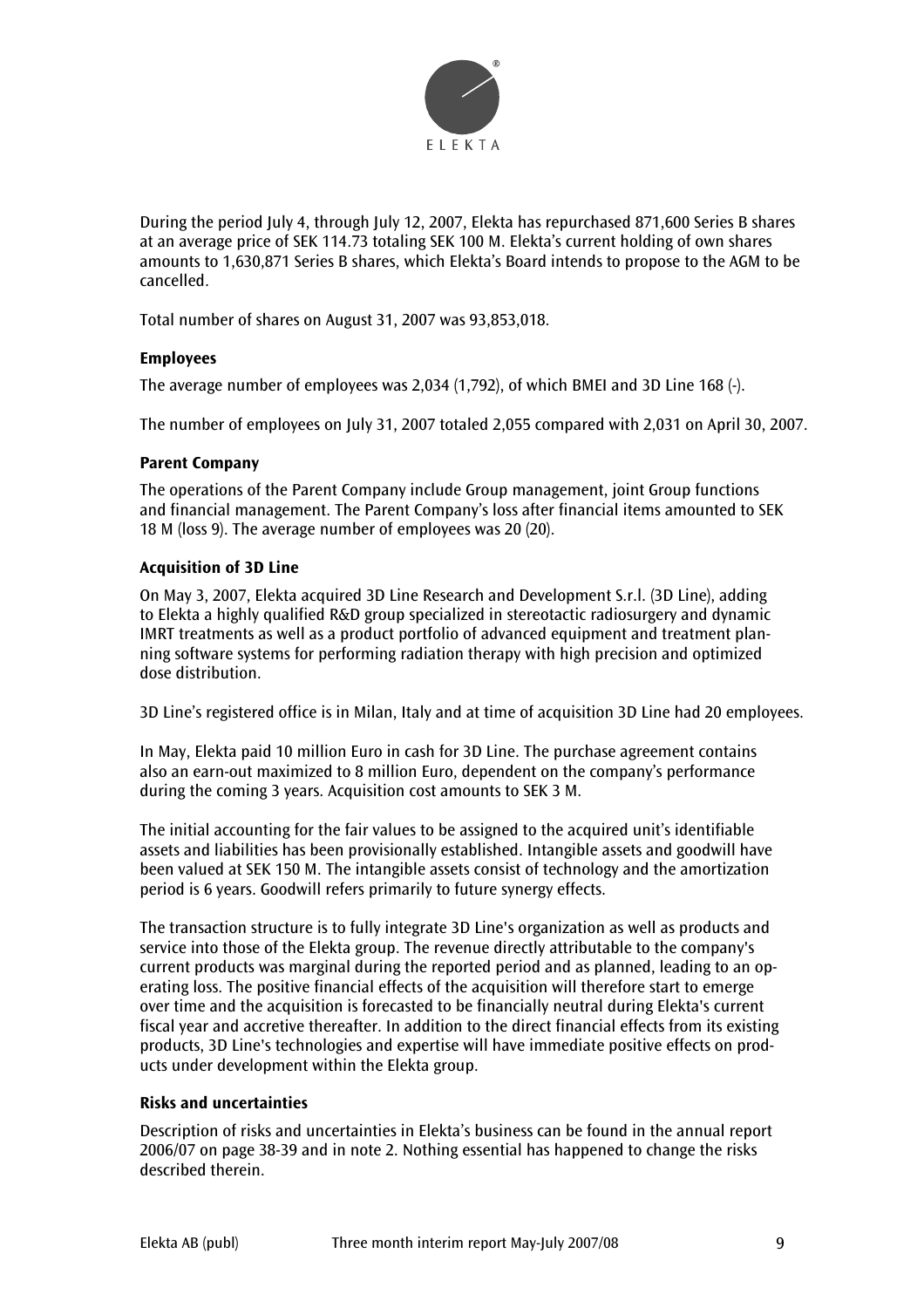![](_page_9_Picture_0.jpeg)

#### **Future prospects for fiscal year 2007/08**

Demand for Elekta's clinical solutions, products and services remains strong. The order backlog is on a record high level. The product portfolio is broader and more competitive than ever before.

During the second quarter of fiscal year 2007/08, delivery volumes will be considerably higher compared with the first quarter. Consequently, the operating result for the first half of the year is expected to be significantly higher compared with the first half last year.

For the full fiscal year 2007/08, Elekta reiterates the outlook of a net sales growth exceeding 10 percent, in local currency, and an operating profit growth exceeding 30 percent.

Net sales and operating profit is expected to be significantly higher in the second half of the fiscal year, compared with the first half.

Changes in currency exchange rates may affect Elekta's ability to reach its objectives.

#### **Financial information**

The interim report for May-October 2007/08 will be published not later than December 12, 2007.

Stockholm, September 25, 2007

Elekta AB (publ)

Tomas Puusepp President and CEO

*The Company's auditors have not reviewed this interim report.*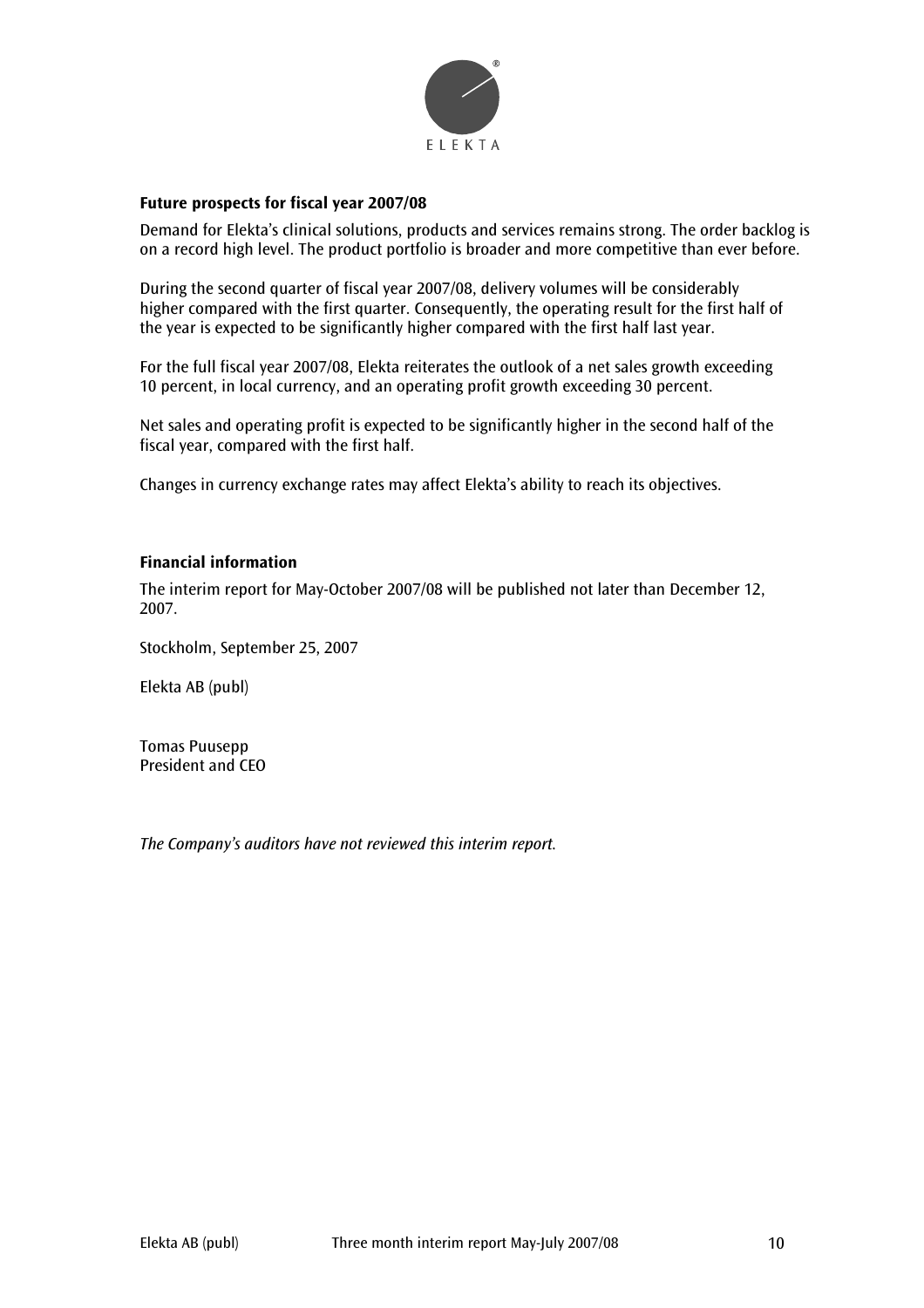![](_page_10_Picture_0.jpeg)

#### **For further information, please contact:**

Peter Ejemyr, Group Vice President Corporate Communications, Elekta AB (publ) Tel: +46 733-611 000 (mobile), e-mail: peter.ejemyr@elekta.com

For more information on Elekta, please visit www.elekta.com

#### **Teleconference**

Due to the Annual General Meeting being held on September 25, 2007, the teleconference will be held on Wednesday, September 26, at 3 pm, Swedish time (GMT+1).

#### Telephone number for conference call:

| Sweden:      | +46 (0)8 5052 0114   |
|--------------|----------------------|
| UK:          | +44 (0)20 7162 0125  |
| US:          | +1 334 420 4950      |
| France:      | +33 (0)1 7099 3212   |
| Germany:     | +49 (0)695 8999 0509 |
| Netherlands: | +31 (0)20 7965 012   |
| Switzerland: | +41 (0)434 569263    |
| Denmark:     | +45 3271 4611        |

(Please note: for Local Connect dial-in numbers – you might have to dial the area code to enter the conference.)

Please connect to the conference call five minutes prior to the scheduled time. Participants will be placed in a "waiting room" until the operator declares the meeting opened.

The teleconference will be available on instant replay for 7 days. To obtain the service, please dial: Sweden: +46 8 50 520 333, UK (Europe): +44 (0) 20 7031 4064, USA: +1 954 334 0342. Access code: 763526.

The teleconference on September 26 will also be available live over Internet (audio only). Follow the link from http://www.elekta.com/investors or use the direct link http://wcc.webeventservices.com/view/wl/r.htm?e=92855&s=1&k=F41791075A7A5EF2688F0 AD8539FF3FA&cb=genesys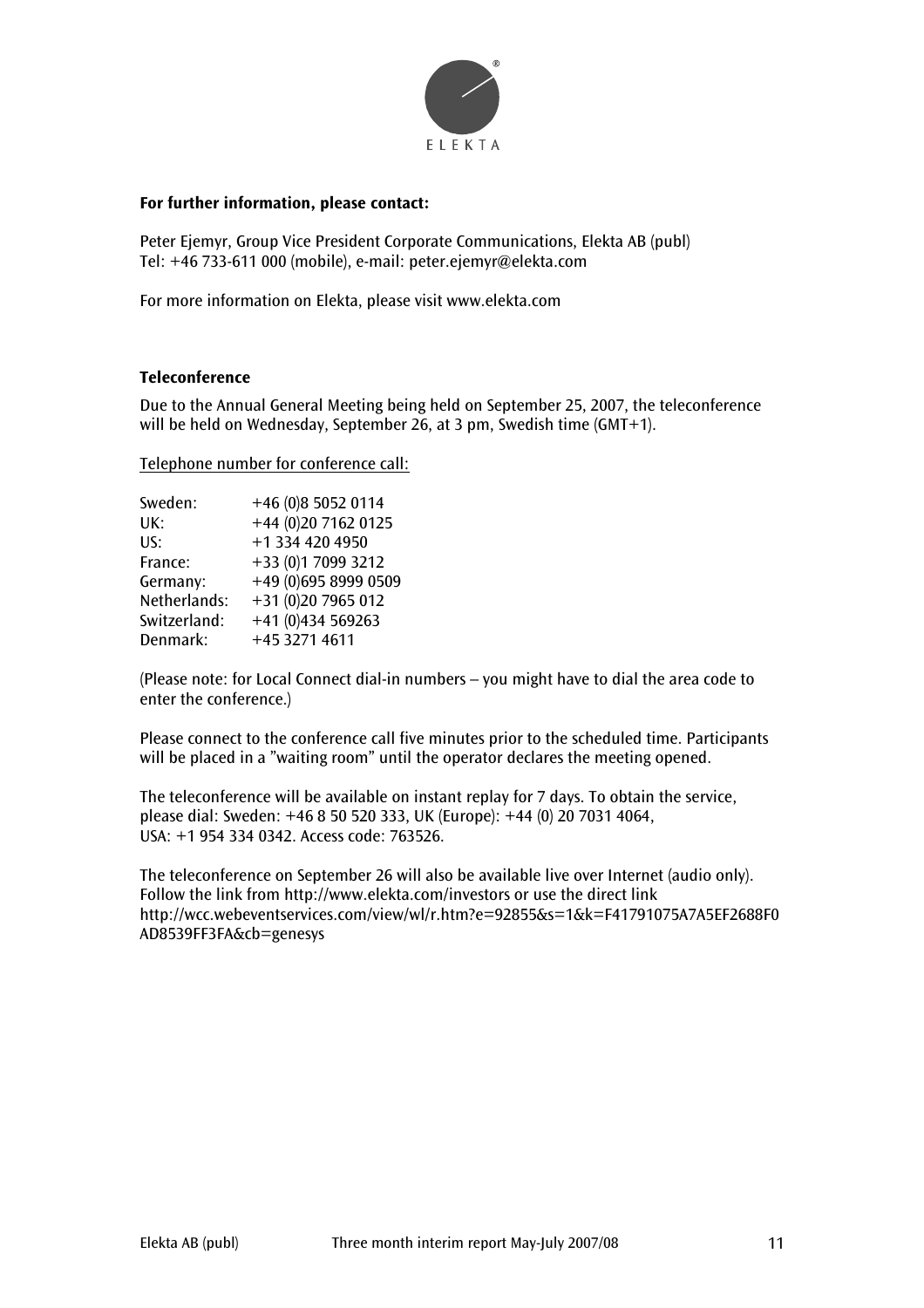![](_page_11_Picture_0.jpeg)

#### **Accounting principles**

This interim report has been prepared in accordance with the Annual Accounts Act, IAS 34 Interim Financial Reporting and the Swedish Financial Accounting Standards Council's recommendation RR 31 Interim Reporting for Groups and, with regard to the Parent Company, RR 32 Accounting for legal entities. Applied accounting principles and calculation methods are in accordance with the Annual Report for 2006/07.

| <b>Exchange rates</b> |          |          | Average rate    |        |         | <b>Closing rate</b> |       |
|-----------------------|----------|----------|-----------------|--------|---------|---------------------|-------|
|                       |          | May-July | May-July Change |        | ul. 31, | Apr. 30, Change     |       |
| Country               | Currency | 2007/08  | 2006/07         |        | 2007    | 2007                |       |
| Euro                  | 1 EUR    | 9.242    | 9.262           | 0%     | 9.187   | 9.159               | $0\%$ |
| <b>Great Britain</b>  | 1 GBP    | 13.653   | 13.501          | 1%     | 13.595  | 13.423              | 1%    |
| Japan                 | 100 JPY  | 5.612    | 6.399           | $-12%$ | 5.635   | 5.635               | 0%    |
| <b>United States</b>  | 1 USD    | 6.825    | 7.289           | $-6%$  | 6.705   | 6.738               | 0%    |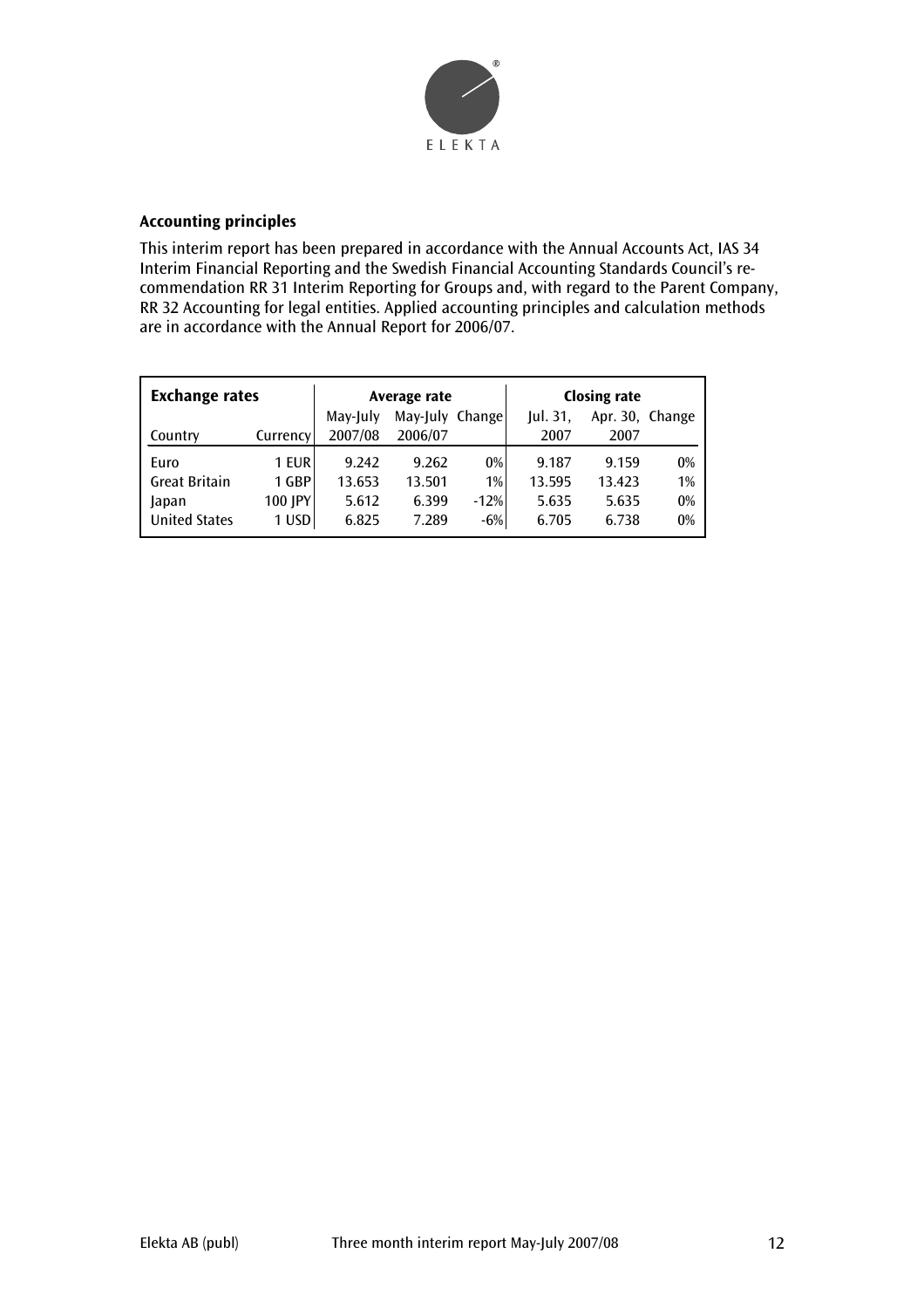![](_page_12_Picture_0.jpeg)

# **CONSOLIDATED INCOME STATEMENT**

|                                                                                                                                 | 3 months<br>May - July         | 3 months<br>May - July             | 12 months<br>Aug. - July         | 12 months<br>May - Apr.          |
|---------------------------------------------------------------------------------------------------------------------------------|--------------------------------|------------------------------------|----------------------------------|----------------------------------|
| <b>SEK M</b>                                                                                                                    | 2007/08                        | 2006/07                            | 2006/07                          | 2006/07                          |
| Net sales<br>Cost of products sold                                                                                              | 975<br>$-567$                  | 996<br>$-580$                      | 4,504<br>$-2,635$                | 4,525<br>$-2,648$                |
| Gross income                                                                                                                    | 408                            | 416                                | 1,869                            | 1,877                            |
| Selling expenses<br>Administrative expenses<br>R&D expenses<br>Exchange differences in operation                                | $-159$<br>$-122$<br>$-97$<br>6 | $-144$<br>$-105$<br>$-80$<br>$-2$  | $-628$<br>$-447$<br>$-377$<br>43 | $-613$<br>$-430$<br>$-360$<br>35 |
| <b>Operating profit</b>                                                                                                         | 36                             | 85                                 | 460                              | 509                              |
| Result from participations<br>in associated companies<br>Interest income<br>Interest expenses<br>Financial exchange differences | 0<br>11<br>$-18$<br>$\bf{0}$   | 5<br>13<br>$-17$<br>$\overline{2}$ | 12<br>44<br>$-72$<br>4           | 17<br>46<br>$-71$<br>6           |
| Income after financial items<br><b>Taxes</b>                                                                                    | 29<br>$-9$                     | 88<br>$-28$                        | 448<br>$-142$                    | 507<br>$-161$                    |
| Net income                                                                                                                      | 20                             | 60                                 | 306                              | 346                              |
| Attributable to<br><b>Parent Company shareholders</b><br><b>Minority shareholders</b><br>Earnings per share before dilution     | 21<br>- 1<br>0.22              | 60<br>$\bf{0}$<br>0.64             | 309<br>$-3$<br>3.30              | 348<br>$-2$<br>3.72              |
| Earnings per share after dilution                                                                                               | 0.22                           | 0.63                               | 3.29                             | 3.70                             |
| <b>CASH FLOW</b>                                                                                                                |                                |                                    |                                  |                                  |
| Operating cash flow<br>Change in working capital                                                                                | 47<br>$-75$                    | 72<br>$-184$                       | 460<br>$-226$                    | 485<br>$-335$                    |
| Cash flow from operating activities                                                                                             | $-28$                          | $-112$                             | 234                              | 150                              |
| <b>Investments and disposals</b>                                                                                                | $-117$                         | $-30$                              | $-344$                           | $-257$                           |
| <b>Cash flow after investments</b>                                                                                              | $-145$                         | $-142$                             | $-110$                           | $-107$                           |
| <b>External financing</b>                                                                                                       | $-130$                         | $-147$                             | $-356$                           | $-373$                           |
| Change in liquid funds                                                                                                          | $-272$                         | $-286$                             | $-483$                           | $-497$                           |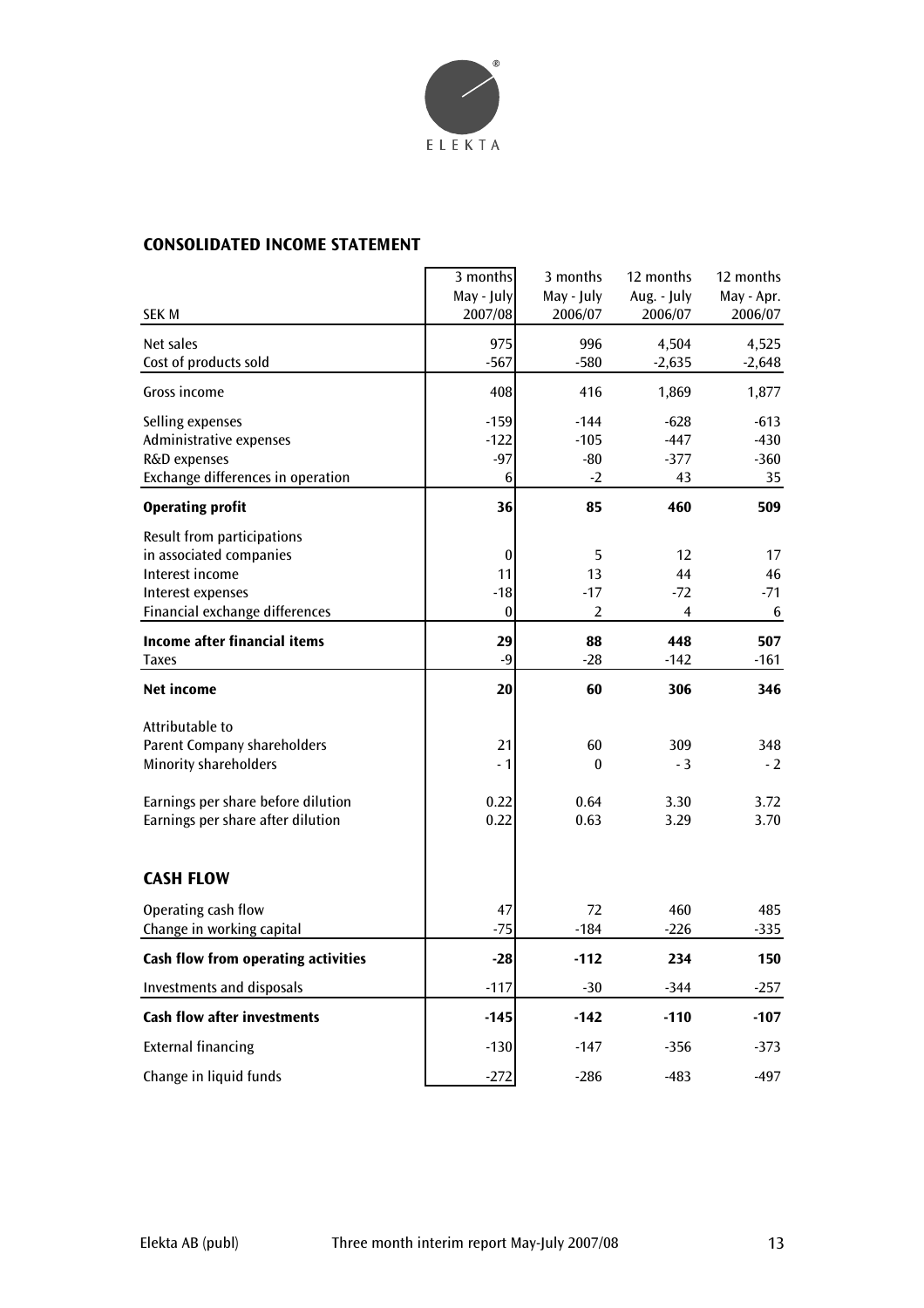![](_page_13_Picture_0.jpeg)

## **CONSOLIDATED BALANCE SHEET**

|                                            | July 31, | July 31, | April 30, |
|--------------------------------------------|----------|----------|-----------|
| SEK M                                      | 2007     | 2006     | 2007      |
| Intangible assets                          | 2,326    | 2,149    | 2,198     |
| Tangible fixed assets                      | 247      | 225      | 252       |
| Shares and long-term receivables           | 35       | 28       | 32        |
| Deferred tax assets                        | 14       | 31       | 14        |
| Inventories                                | 500      | 386      | 423       |
| <b>Receivables</b>                         | 1,917    | 1,533    | 1,953     |
| Liquid funds                               | 212      | 695      | 484       |
| <b>Total assets</b>                        | 5,251    | 5,047    | 5,356     |
| Shareholders' equity                       | 1,793    | 1,811    | 1,863     |
| Interest-bearing liabilities               | 956      | 1,043    | 987       |
| Interest-free liabilities                  | 2,502    | 2,193    | 2,506     |
| Total shareholders' equity and liabilities | 5,251    | 5,047    | 5,356     |
| Assets pledged                             | 9        | 180      | 9         |
| <b>Contingent liabilities</b>              | 91       | 118      | 89        |

# **CHANGES IN SHAREHOLDERS' EQUITY**

| <b>SEK M</b>                           | July 31,<br>2007 | July 31,<br>2006 | April 30,<br>2007 |
|----------------------------------------|------------------|------------------|-------------------|
|                                        |                  |                  |                   |
| Opening balance                        | 1,863            | 1,868            | 1,868             |
| <b>IFRS 2 cost and deferred tax</b>    |                  |                  | 18                |
| IAS 39 unrealized cash flow hedges     |                  |                  | 6                 |
| <b>Translation differences</b>         |                  | $-23$            | $-106$            |
| Net income                             | 20               | 60               | 346               |
| Option premiums and warrants exercised |                  |                  | 16                |
| Repurchase of shares                   | $-100$           | $-100$           | $-200$            |
| Dividend                               |                  |                  | -93               |
| Minority's capital contribution        |                  |                  | 8                 |
| Closing balance                        | 1,793            | 1,811            | 1,863             |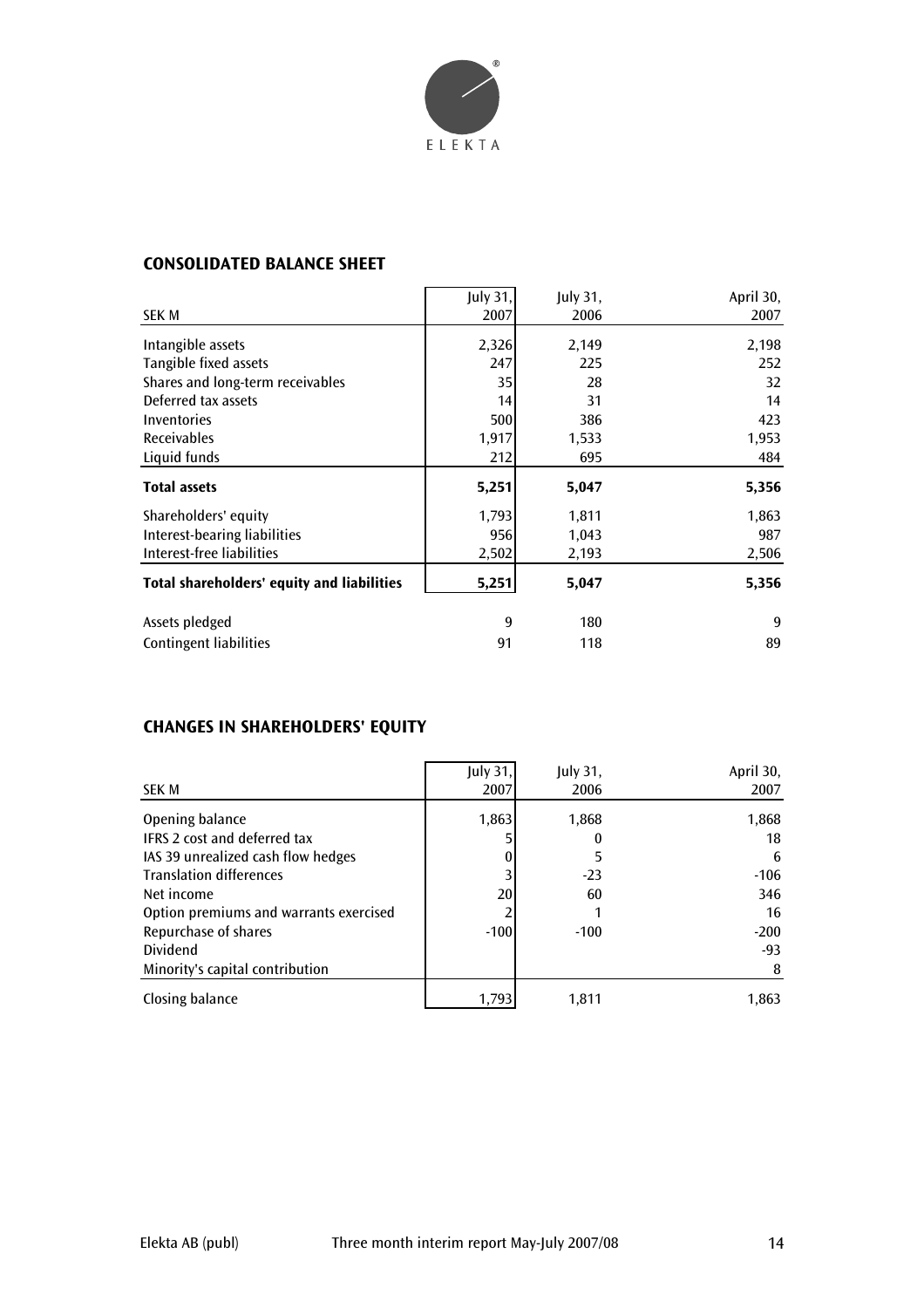![](_page_14_Picture_0.jpeg)

| <b>KEY FIGURES</b>                | 12 months  | 12 months  | 12 months  | 3 months   | 3 months   |
|-----------------------------------|------------|------------|------------|------------|------------|
|                                   | May - Apr. | May - Apr. | May - Apr. | May - July | May - July |
|                                   | 2004/05*   | 2005/06    | 2006/07    | 2006/07    | 2007/08    |
|                                   |            |            |            |            |            |
| Order bookings, SEK M             | 3,558      | 4,705      | 5,102      | 987        | 1,136      |
| Net sales, SEK M                  | 3,152      | 4,421      | 4,525      | 996        | 975        |
| Operating result, SEK M           | 364        | 453        | 509        | 85         | 36         |
| Operating margin                  | 12%        | 10%        | 11%        | 9%         | 4%         |
| Profit margin                     | 12%        | 10%        | 11%        | 9%         | 3%         |
| Shareholders' equity, SEK M       | 1,694      | 1,868      | 1,863      | 1,811      | 1,793      |
| Capital employed, SEK M           | 2,527      | 2,959      | 2,850      | 2,854      | 2,749      |
| Equity/assets ratio               | 38%        | 35%        | 35%        | 36%        | 34%        |
| Net debt/equity ratio             | 0.05       | 0.06       | 0.27       | 0.19       | 0.41       |
| Return on shareholders' equity ** | 16%        | 17%        | 19%        | 19%        | 17%        |
| Return on capital employed **     | 21%        | 18%        | 20%        | 21%        | 18%        |

\* Restated according to IFRS.

\*\* Based on rolling 12 months.

| <b>DATA PER SHARE</b>          | 12 months  | 12 months  | 12 months  | 3 months   | 3 months   |
|--------------------------------|------------|------------|------------|------------|------------|
|                                | May - Apr. | May - Apr. | May - Apr. | May - July | May - July |
|                                | 2004/05*   | 2005/06    | 2006/07    | 2006/07    | 2007/08    |
|                                |            |            |            |            |            |
| Earnings per share             |            |            |            |            |            |
| before dilution, SEK           | 2.69       | 3.23       | 3.72       | 0.64       | 0.22       |
| after dilution, SEK            | 2.69       | 3.21       | 3.70       | 0.63       | 0.22       |
| Cash flow per share            |            |            |            |            |            |
| before dilution, SEK           | $-11.09$   | 1.68       | $-1.14$    | $-1.51$    | $-1.56$    |
| after dilution, SEK            | $-11.06$   | 1.67       | $-1.14$    | $-1.50$    | $-1.55$    |
| Shareholders' equity per share |            |            |            |            |            |
| before dilution, SEK           | 18.02      | 19.80      | 19.96      | 19.36      | 19.39      |
| after dilution, SEK            | 18.84      | 20.45      | 20.46      | 20.01      | 20.01      |
| Average number of shares       |            |            |            |            |            |
| before dilution, 000s          | 93,991     | 94,136     | 93,698     | 94,083     | 92,808     |
| after dilution, 000s           | 94,182     | 94,785     | 94,249     | 94,711     | 93,383     |
| Number of shares at closing    |            |            |            |            |            |
| before dilution, 000s          | 94,028     | 94,332     | 93,036     | 93,548     | 92,198     |
| after dilution, 000s           | 95,703     | 95,703     | 94,072     | 94,887     | 93,465     |

\* Restated according to IFRS.

Dilution in 2004/05-2007/08 refers to warrants program 2004/2008. All historical data restated for split 3:1 October 2005.